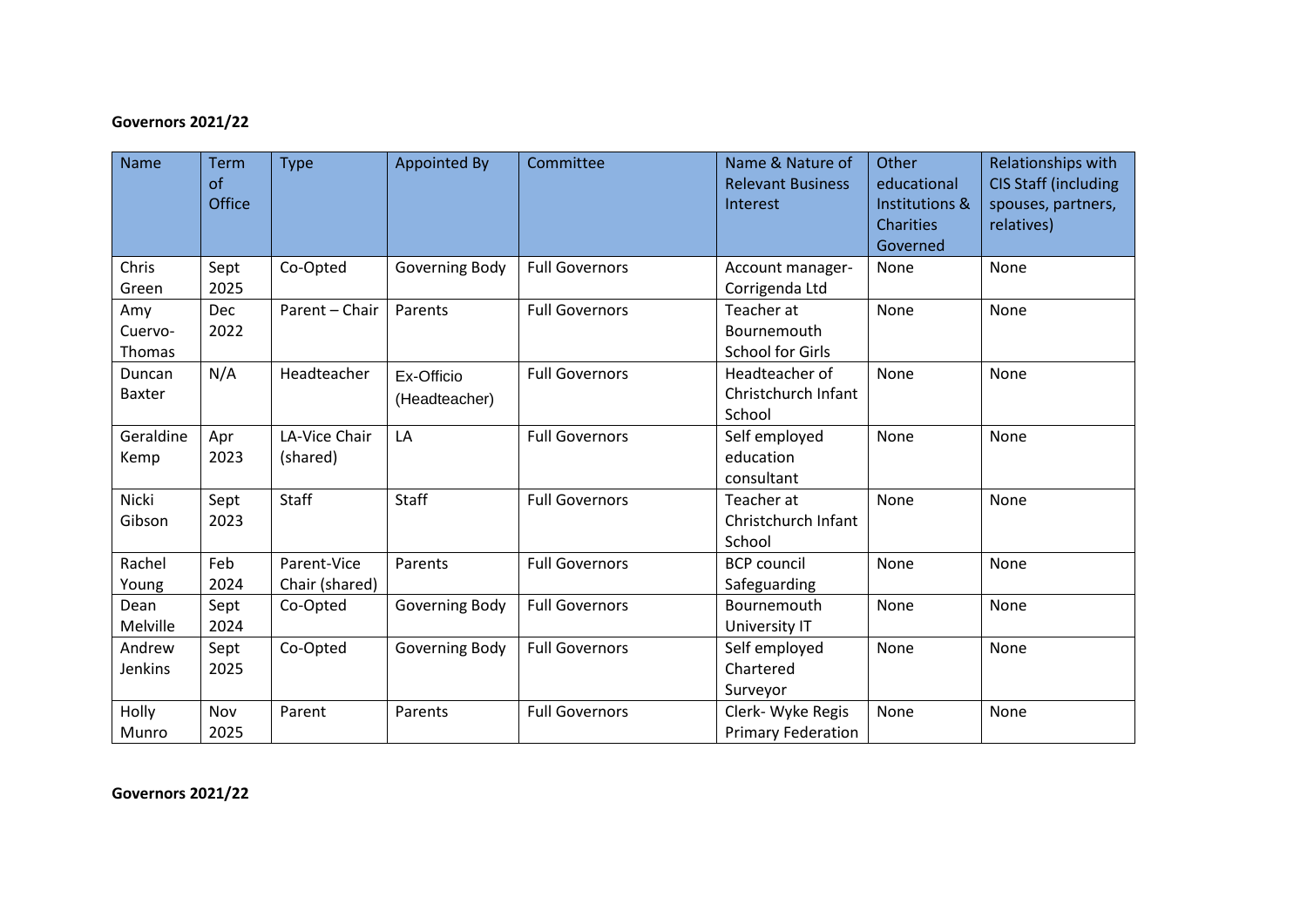| <b>Name</b>              | Term<br>of<br>Office | <b>Type</b>                    | <b>Appointed By</b>         | Committee                    | Name & Nature of<br><b>Relevant Business</b><br>Interest | Other<br>educational<br>Institutions & | Relationships with<br><b>CIS Staff (including</b><br>spouses, partners, | Attendance<br>at<br><b>Meetings</b> |
|--------------------------|----------------------|--------------------------------|-----------------------------|------------------------------|----------------------------------------------------------|----------------------------------------|-------------------------------------------------------------------------|-------------------------------------|
|                          |                      |                                |                             |                              |                                                          | <b>Charities</b><br>Governed           | relatives)                                                              | 2020/21                             |
| Chris<br>Green           | <b>Dec</b><br>2022   | Parent - Chair<br>of Governors | Parents                     | <b>Full Governors</b><br>Pay | Account manager-<br>Corrigenda Ltd                       | None                                   | None                                                                    | 8/8                                 |
| Amy<br>Cuervo-<br>Thomas | Dec<br>2022          | Parent - Vice<br>Chair         | Parents                     | <b>Full Governors</b><br>Pay | Teacher at<br>Bournemouth<br><b>School for Girls</b>     | None                                   | None                                                                    | 7/8                                 |
| Duncan<br><b>Baxter</b>  | N/A                  | Headteacher                    | Ex-Officio<br>(Headteacher) | <b>Full Governors</b>        | Headteacher of<br>Christchurch Infant<br>School          | None                                   | None                                                                    | 8/8                                 |
| Paul<br>Rowlinson        | Sept<br>2022         | Co-Opted                       | Governing Body              | <b>Full Governors</b><br>Pay | Senior Financial<br>Analyst Honeywell<br>Aerospace       | None                                   | None                                                                    | 1/2                                 |
| Robin<br>Thorpe          | Sept<br>2022         | Co-Opted                       | Governing Body              | <b>Full Governors</b>        | Structural<br>Engineer-Thorpe<br>Engineering             | None                                   | None                                                                    | 5/5                                 |
| Jonathan<br>Tebbutt      | Feb<br>2022          | Co-Opted                       | Governing Body              | <b>Full Governors</b>        | Teacher at St<br>Peters Voluntary<br>Academy             | None                                   | None                                                                    | 0/8                                 |
| Geraldine<br>Kemp        | Apr<br>2023          | LA                             | LA                          | <b>Full Governors</b>        | Senior manager-<br>SEND services DC                      | None                                   | None                                                                    | 8/8                                 |
| Nicki<br>Gibson          | Sept<br>2023         | Staff                          | Staff                       | <b>Full Governors</b>        | Teacher at<br>Christchurch Infant<br>School              | None                                   | None                                                                    | 7/8                                 |
| Rachel<br>Young          | Feb<br>2024          | Parent                         | Parents                     | <b>Full Governors</b>        | <b>BCP</b> council<br>Safeguarding                       | None                                   | None                                                                    | 5/8                                 |
| Dean<br>Melville         | Sept<br>2024         | Co-Opted                       | Governing Body              | <b>Full Governors</b>        | Bournemouth<br>University IT                             | None                                   | None                                                                    | 4/8                                 |

**Governors 19/20**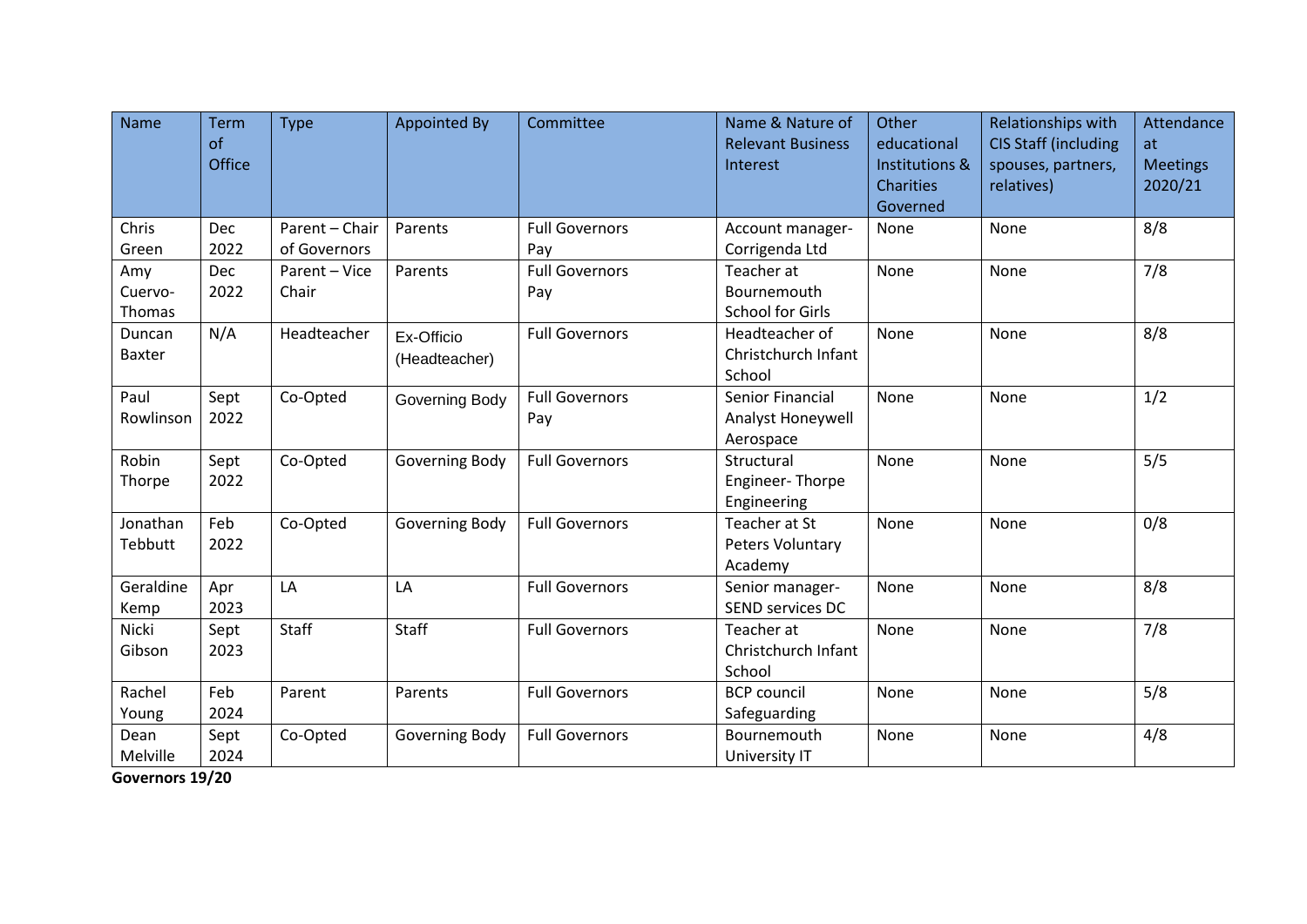| <b>Name</b>             | <b>Term</b><br>of<br>Office | <b>Type</b>                    | <b>Appointed By</b>         | Committee                                                                                                | Name & Nature of<br><b>Relevant Business</b><br>Interest | Other<br>educational<br>Institutions & | Relationships with<br><b>CIS Staff (including</b><br>spouses, partners, | Attendance<br>at<br><b>Meetings</b>   |
|-------------------------|-----------------------------|--------------------------------|-----------------------------|----------------------------------------------------------------------------------------------------------|----------------------------------------------------------|----------------------------------------|-------------------------------------------------------------------------|---------------------------------------|
|                         |                             |                                |                             |                                                                                                          |                                                          | Charities<br>Governed                  | relatives)                                                              | 2019/20                               |
| Chris<br>Green          | <b>Dec</b><br>2022          | Parent - Chair<br>of Governors | Parents                     | <b>Teaching &amp; Resources</b><br>Committee<br>Pay Committee                                            | Account manager-<br>Corrigenda Ltd                       | None                                   | None                                                                    | FGB-7/7<br>R & T-1/1<br>$L & C - 1/1$ |
| Amy<br>Thomas           | <b>Dec</b><br>2022          | Parent - Vice<br>Chair         | Parents                     | Learning & Curriculum<br>Committee                                                                       | Teacher at<br>Bournemouth<br>School for Girls            | None                                   | None                                                                    | FGB-7/7<br>$L & C - 1/1$              |
| Duncan<br><b>Baxter</b> | N/A                         | Headteacher                    | Ex-Officio<br>(Headteacher) | <b>Teaching &amp; Resources</b><br>Committee<br>Learning & Curriculum<br>Committee<br>E Saftey Committee | Headteacher of<br>Christchurch Infant<br>School          | None                                   | None                                                                    | FGB-7/7<br>$L & C - 1/1$              |
| Paul<br>Rowlinson       | Sept<br>2022                | Co-Opted                       | Governing Body              | <b>Teaching &amp; Resources</b><br>Committee<br>Pay Committee<br>E Saftey Committee                      | Senior Financial<br>Analyst Honeywell<br>Aerospace       | None                                   | None                                                                    | FGB-6/7<br>R & T-1/1                  |
| Robin<br>Thorpe         | Sept<br>2022                | Co-Opted                       | Governing Body              | Teaching & Resources<br>Committee                                                                        | Structural<br>Engineer-Thorpe<br>Engineering             | None                                   | None                                                                    | FGB-5/7<br>$R & T - 0/1$              |
| Jonathan<br>Tebbutt     | Feb<br>2022                 | Co-Opted                       | Governing Body              | Learning & Curriculum<br>Committee                                                                       | Teacher at St<br>Peters Voluntary<br>Academy             | None                                   | None                                                                    | FGB-5/7<br>$L & C - 1/1$              |
| Geraldine<br>Kemp       | Apr<br>2023                 | LA                             | LA                          | Learning & Curriculum<br>Committee                                                                       | Senior manager-<br>SEND services DC                      | None                                   | None                                                                    | FGB-5/7<br>$L & C - 1/1$              |
| Nicki<br>Gibson         | Sept<br>2023                | <b>Staff</b>                   | Staff                       | Learning & Curriculum<br>Committee                                                                       | Teacher at<br>Christchurch Infant<br>School              | None                                   | None                                                                    | FGB-6/6<br>$L & C - 1/1$              |
| Rachel<br>Young         | Feb<br>2023                 | Parent                         | Parents                     |                                                                                                          |                                                          | None                                   | None                                                                    | FGB-3/4                               |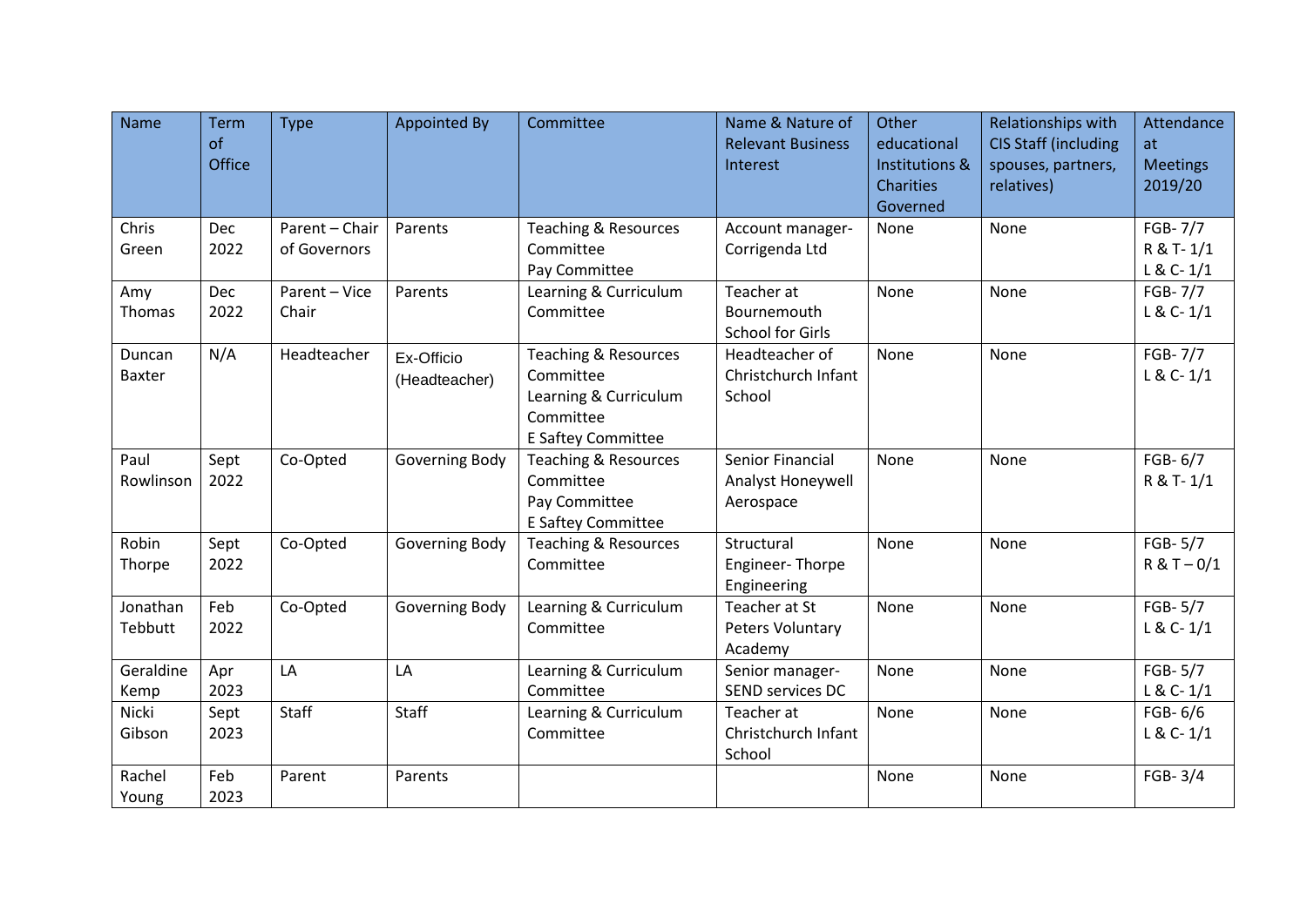## **Governors 2018/19**

| Name                    | Term<br>of<br><b>Office</b> | <b>Type</b>                    | Appointed By                | Committee                                                                                                | Name & Nature of<br><b>Relevant Business</b><br>Interest | Other<br>educational<br>Institutions &<br><b>Charities</b><br>Governed | Relationships with<br><b>CIS Staff (including</b><br>spouses, partners,<br>relatives) | Attendance<br>at<br><b>Meetings</b><br>2018/19 |
|-------------------------|-----------------------------|--------------------------------|-----------------------------|----------------------------------------------------------------------------------------------------------|----------------------------------------------------------|------------------------------------------------------------------------|---------------------------------------------------------------------------------------|------------------------------------------------|
| Chris<br>Green          | Dec<br>2022                 | Parent - Chair<br>of Governors | Parents                     | <b>Teaching &amp; Resources</b><br>Committee<br>Pay Committee                                            | Account manager-<br>Corrigenda Ltd                       | None                                                                   | None                                                                                  | $FGB-3/3$<br>R & T- 2/3                        |
| Amy<br>Thomas           | <b>Dec</b><br>2022          | Parent - Vice<br>Chair         | Parents                     | Learning & Curriculum<br>Committee                                                                       | Teacher at<br>Bournemouth<br><b>School for Girls</b>     | None                                                                   | None                                                                                  | $FGB-2/3$<br>$L & C-2/2$                       |
| Duncan<br><b>Baxter</b> | N/A                         | Headteacher                    | Ex-Officio<br>(Headteacher) | <b>Teaching &amp; Resources</b><br>Committee<br>Learning & Curriculum<br>Committee<br>E Saftey Committee | Headteacher of<br>Christchurch<br>Infants School         | None                                                                   | None                                                                                  | FGB-5/5<br>$L & C-2/3$<br>R & T-3/3            |
| Paul<br>Rowlinson       | Sept<br>2022                | Co-Opted                       | Governing Body              | <b>Teaching &amp; Resources</b><br>Committee<br>Pay Committee<br>E Saftey Committee                      | Senior Financial<br>Analyst Honeywell<br>Aerospace       | None                                                                   | None                                                                                  | FGB-3/5<br>$L & C - 1/1$<br>R & T-3/3          |
| Robin<br>Thorpe         | Sept<br>2022                | Co-Opted                       | Governing Body              | Teaching & Resources<br>Committee                                                                        | Structural<br>Engineer-Thorpe<br>Engineering             | None                                                                   | None                                                                                  | $FGB-3/5$<br>R & T-1/3                         |
| Jonathan<br>Tebbutt     | Feb<br>2022                 | Co-Opted                       | Governing Body              | Learning & Curriculum<br>Committee                                                                       | Teacher at St<br>Peters Voluntary<br>Academy             | None                                                                   | None                                                                                  | FGB-3/5<br>$L & C - 1/2$                       |